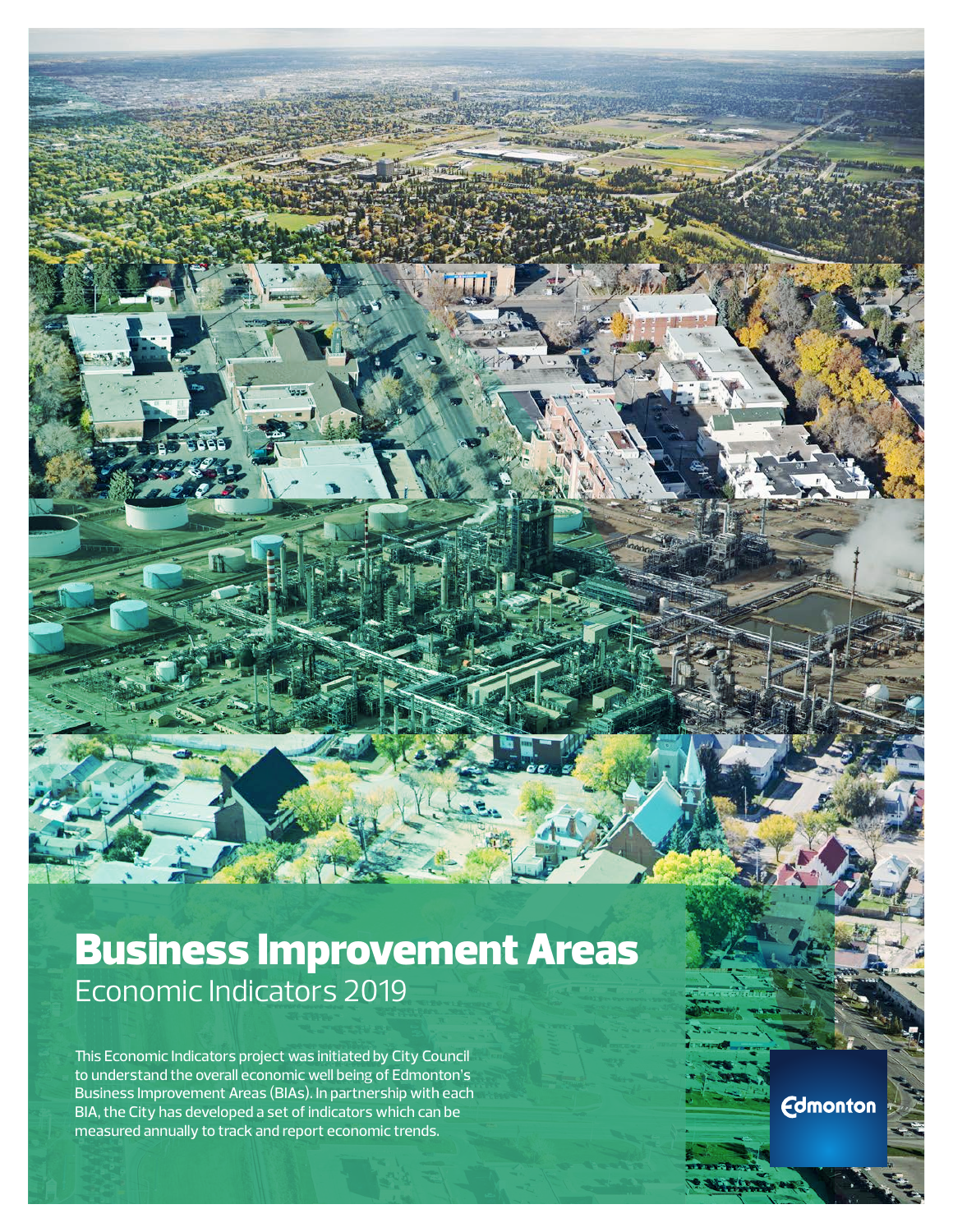#### **individual businesses are thriving**

#### businesses report they are stable, growing or in decline



Decrease in respondents who reported growing success\*

## **patrons report the bia is aesthetically pleasing**



No change in respondents who agree\*

### **number of businesses within a bia is stable or growing**

ण ण ण ण ण ण

number of licenced businesses, year-over-year

**New Licences** <del>a a a a</del> +522 **Total Licenced Businesses: 3713** <del>a a a a a a</del> 2018 **New Licences** <del>01 01 01 01 01</del>  $+706$   $\frac{11}{11}$   $\frac{11}{11}$ பா **Total Licenced Businesses: 4179 Change from 2017: +466** 2019

**New Licences**

2017

ज ज ज ज ज ज **+506** Total Licenced Businesses: 4301 **Change from 2018: +122**

Decrease in New Licences\*

Increase in Total Licences<sup>\*</sup>  $\boxed{1}$  = 50 New Business Licences

### **businesses report they are satisfied with the mix of existing businesses in the area**



Decrease in respondents who indicated satisfaction\*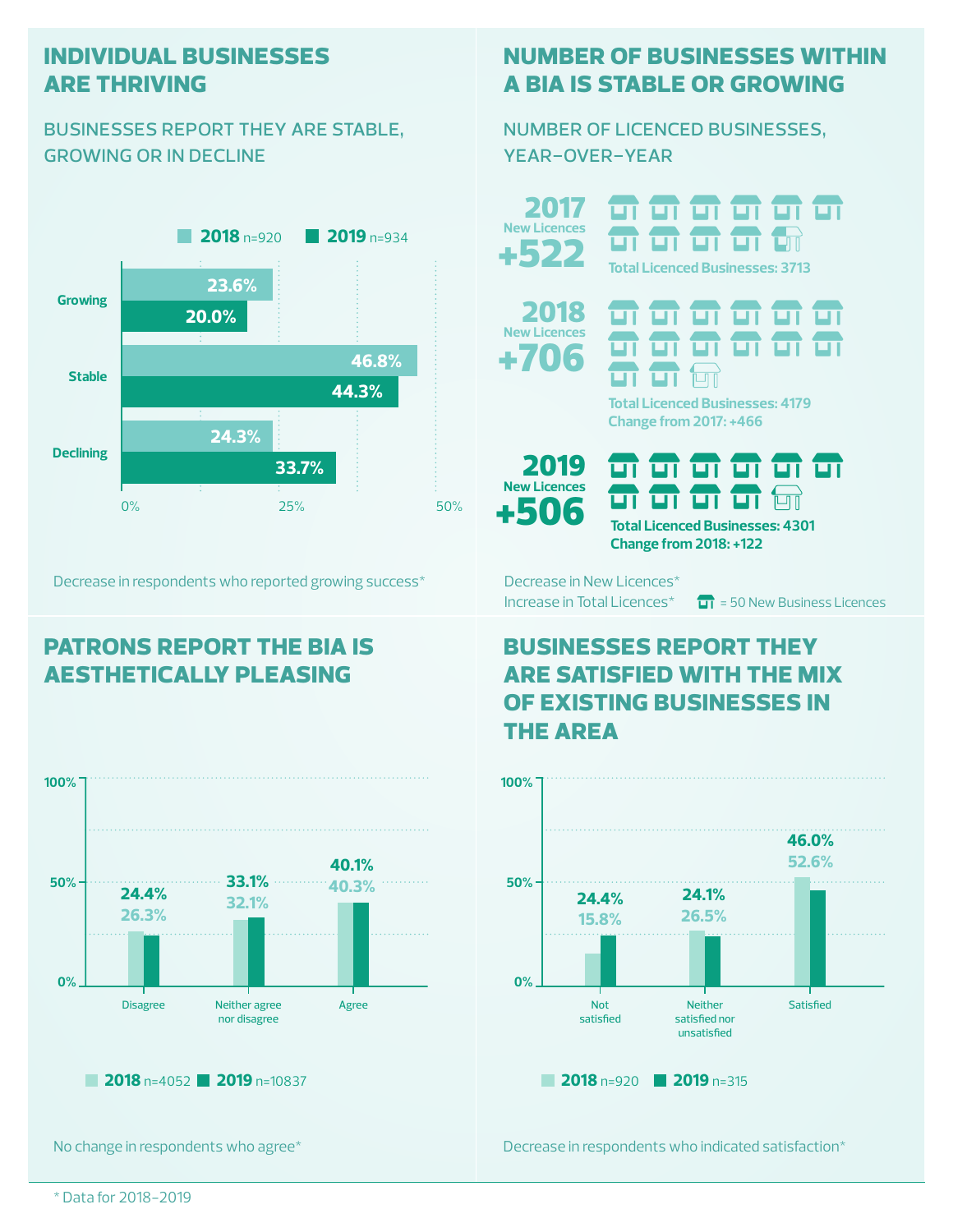

### **bia property is desirable**

average commercial assessment value, by asset type



**patrons report the area is a destination location**



number and value of building permits

\* Data for 2018-2019